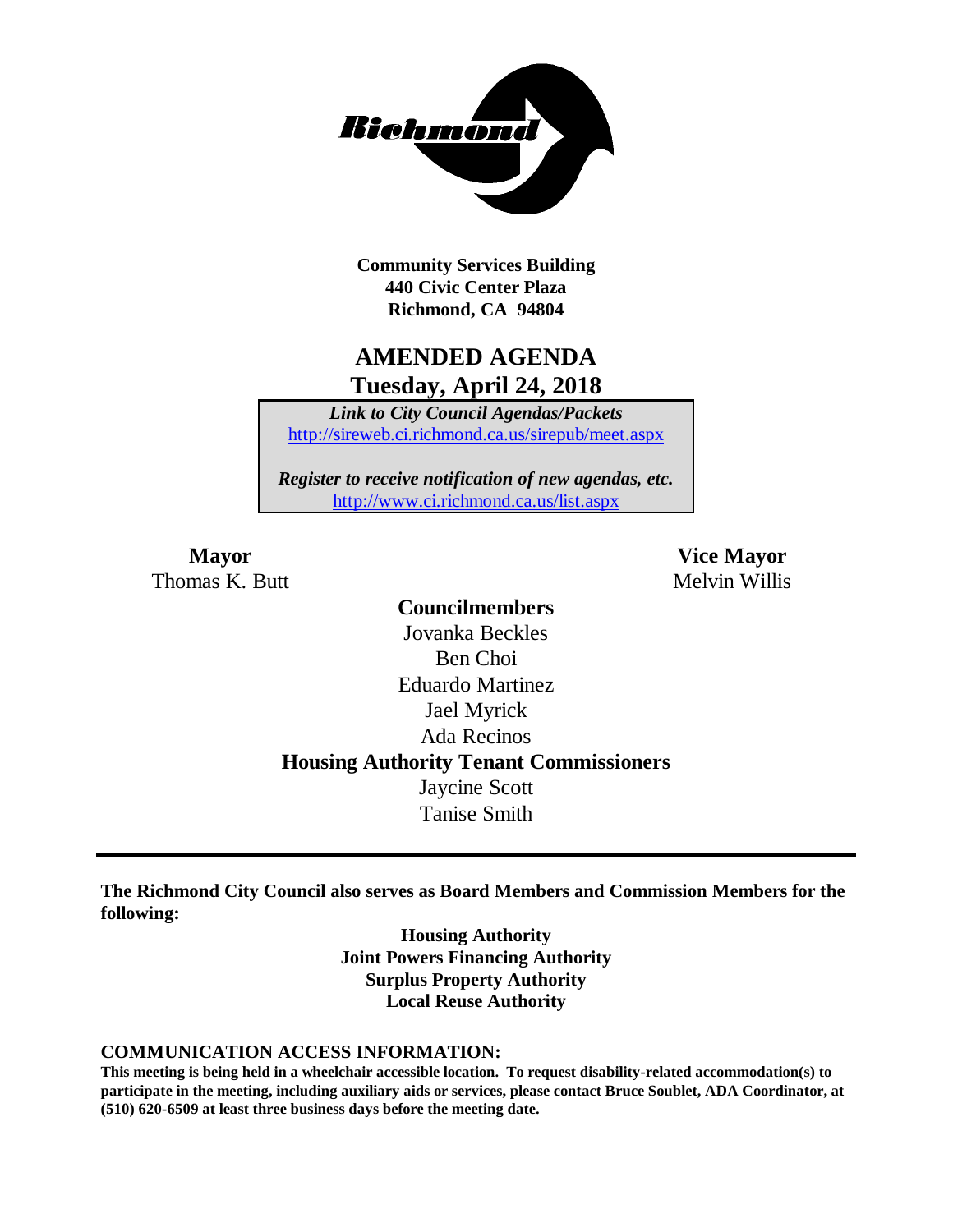# **MEETING PROCEDURES**

The City of Richmond encourages community participation at its City Council meetings and has established procedures that are intended to accommodate public input in a timely and time-sensitive way. As a courtesy to all members of the public who wish to participate in City Council meetings, please observe the following procedures:

**PUBLIC COMMENT ON AGENDA ITEMS:** Anyone who desires to address the City Council on items appearing on the agenda must complete and file a pink speaker's card with the City Clerk **prior** to the City Council's consideration of the item. Once the City Clerk has announced the item, no person shall be permitted to speak on the item other than those persons who have submitted their names to the City Clerk. Your name will be called when the item is announced for discussion. **Each speaker will be allowed up to TWO (2) MINUTES to address the City Council on NON-PUBLIC HEARING items listed on the agenda. Speakers are allowed up to THREE (3) minutes on PUBLIC HEARING items.**

**OPEN FORUM FOR PUBLIC COMMENT:** Individuals who would like to address the City Council on matters not listed on the agenda or on items remaining on the consent calendar may do so under Open Forum. All speakers must complete and file a pink speaker's card with the City Clerk **prior** to the commencement of Open Forum. The amount of time allotted to individual speakers shall be determined based on the number of persons requesting to speak during this item. **The time allocation for each speaker will be as follows:** 15 or fewer speakers, a maximum of 2 minutes; 16 to 24 speakers, a maximum of 1 and one-half minutes; and 25 or more speakers, a maximum of 1 minute.

#### **SPEAKERS ARE REQUESTED TO OCCUPY THE RESERVED SEATS IN THE FRONT ROW BEHIND THE SPEAKER'S PODIUM AS THEIR NAME IS ANNOUNCED BY THE CITY CLERK.**

**CONSENT CALENDAR:** Consent Calendar items are considered routine and will be enacted, approved or adopted by one motion unless a request for removal for discussion or explanation is received from the audience or the City Council. A member of the audience requesting to remove an item from the consent calendar must first complete a speaker's card and file the card with the City Clerk **prior** to the City Council's consideration of Agenda Review. Councilmembers who request to remove an item from the consent calendar must do so during Agenda Review. An item removed from the Consent Calendar may be placed anywhere on the agenda following the City Council's agenda review.

**CONDUCT AT MEETINGS:** Richmond City Council meetings are limited public forums during which the City strives to provide an open, safe atmosphere and promote robust public debate. Members of the public, however, must comply with state law, as well as the City's laws and procedures and may not actually disrupt the orderly conduct of these meetings. The public, for example, may not shout or use amplifying devices, must submit comment cards and speak during their allotted time, may not create a physical disturbance, may not speak on matters unrelated to issues within the jurisdiction of the City Council or the agenda item at hand, and may not cause immediate threats to public safety.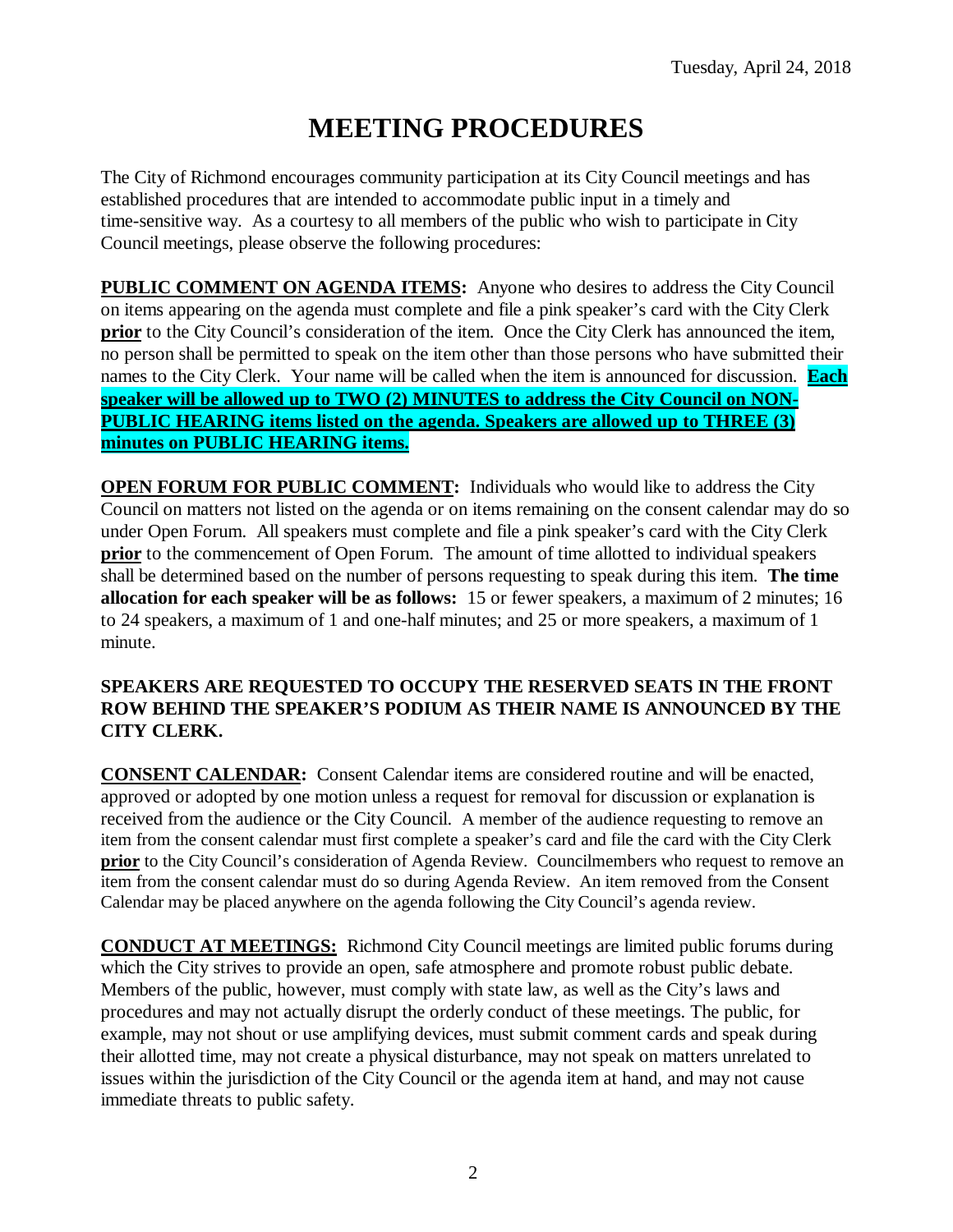**CITY HARASSMENT POLICY:** The City invites public comment and critique about its operations, including comment about the performance of its public officials and employees, at the public meetings of the City Council and boards and commissions. However, discriminatory or harassing comments about or in the presence of City employees, even comments by third parties, may create a hostile work environment, if severe or pervasive. The City prohibits harassment against an applicant, employee, or contractor on the basis of race, religious creed, color, national origin, ancestry, physical disability, medical condition, mental disability, marital status, sex (including pregnancy, childbirth, and related medical conditions), sexual orientation, gender identity, age or veteran status, or any other characteristic protected by federal, state or local law. In order to acknowledge the public's right to comment on City operations at public meetings, which could include comments that violate the City's harassment policy if such comments do not cause an actual disruption under the Council Rules and Procedures, while taking reasonable steps to protect City employees from discrimination and harassment, City Boards and Commissions shall adhere to the following procedures. If any person makes a harassing remark at a public meeting that violates the above City policy prohibiting harassment, the presiding officer of the meeting may, at the conclusion of the speaker's remarks and allotted time: (a) remind the public that the City's Policy Regarding Harassment of its Employees is contained in the written posted agenda; and (b) state that comments in violation of City policy are not condoned by the City and will play no role in City decisions. If any person makes a harassing remark at a public meeting that violates the above City policy, any City employee in the room who is offended by remarks violating the City's policy is excused from attendance at the meeting. No City employee is compelled to remain in attendance where it appears likely that speakers will make further harassing comments. If an employee leaves a City meeting for this reason, the presiding officer may send a designee to notify any offended employee who has left the meeting when those comments are likely concluded so that the employee may return to the meeting. The presiding officer may remind an employee or any council or board or commission member that he or she may leave the meeting if a remark violating the City's harassment policy is made. These procedures supplement the Council Rules and Procedures relating to disruption of orderly conduct at Council meetings.

Any law enforcement officer on duty or whose service is commanded by the presiding officer shall be Sergeant-at-Arms of the Council meetings. He/she, or they, shall carry out all orders and instructions given by the presiding officer for the purpose of maintaining order and decorum at the Council meetings (City Council Rules of Procedure and Order Section III F, RMC Section 2.12.030).

**\*\*\*\*\*\*\*\*\*\*\*\*\*\*\*\*\*\*\*\*\*\*\*\*\*\*\*\*\*\*\*\*\*\*\*\*\*\*\*\*\*\*\*\*\*\*\*\*\*\*\*\*\*\*\*\*\*\***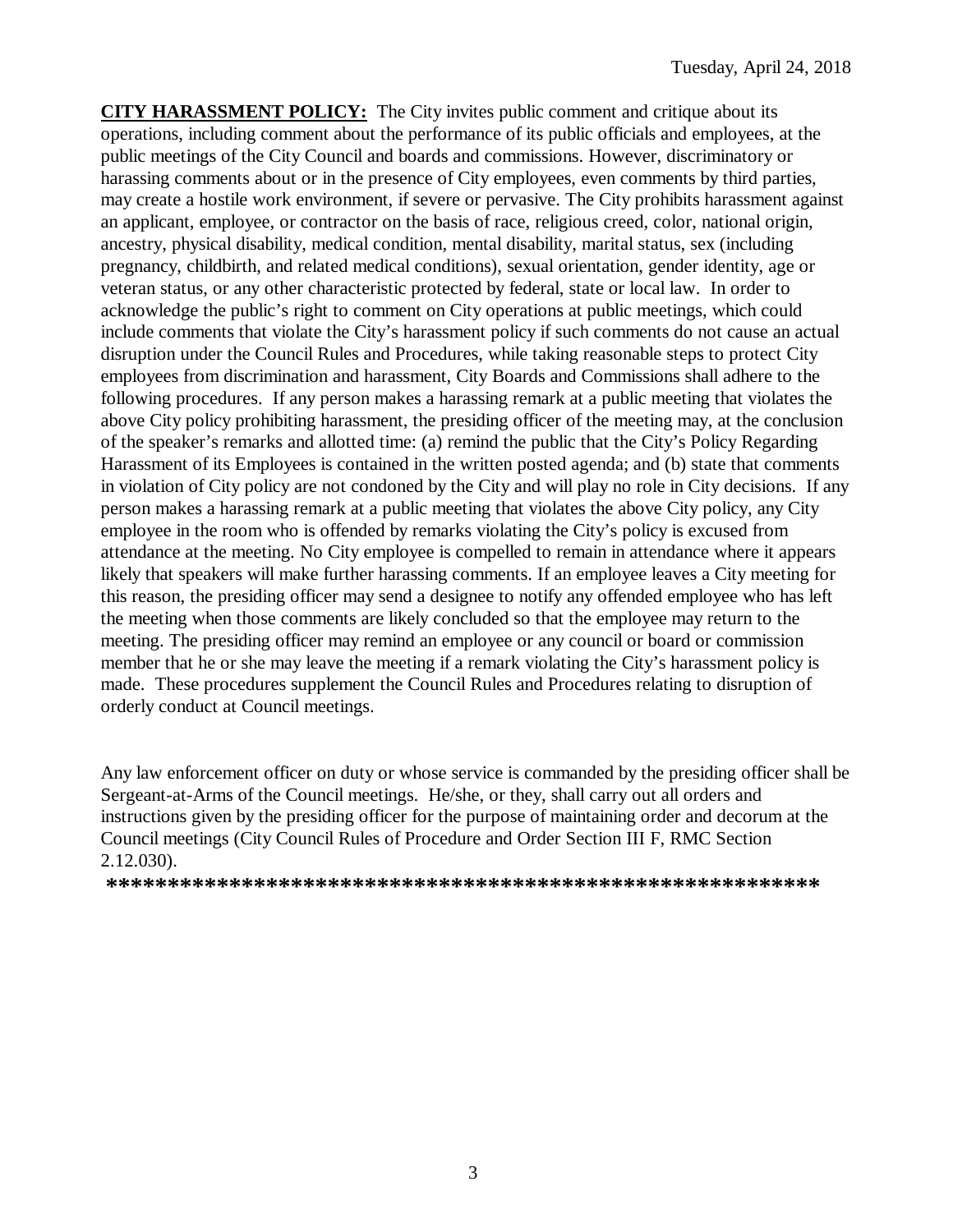## **REGULAR MEETING OF THE RICHMOND CITY COUNCIL**

6:30 p.m.

#### **A. PLEDGE TO THE FLAG**

- **B. ROLL CALL**
- **C. STATEMENT OF CONFLICT OF INTEREST**

#### **D. AGENDA REVIEW**

#### **E. PRESENTATIONS, PROCLAMATIONS, AND COMMENDATIONS**

- **E-1.** PROCLAMATION declaring April 2018 as Alcohol Awareness Month in the City of Richmond - Office of the Mayor (Mayor Tom Butt 620-6503).
- **E-2.** PROCLAMATION declaring the month of May 2018 as Historic Preservation Month in the City Richmond - Office of the Mayor (Mayor Tom Butt 620-6503).
- **E-3.** ANNOUNCE recent resignations from City of Richmond Boards, Commissions and Committees; ANNOUNCE vacancies on City of Richmond Boards, Commissions, and Committees as of April 24, 2018, and ask that interested individuals send applications to the City Clerk's Office - Office of the Mayor (Mayor Tom Butt 620-6503).

#### **F. REPORT FROM THE CITY MANAGER**

#### **G. OPEN FORUM FOR PUBLIC COMMENT**

#### **H. CITY COUNCIL CONSENT CALENDAR**

**H-1.** APPROVE a contract with CPS HR Consulting to conduct a state-wide recruitment for a city manager, in an amount not to exceed \$25,000 and for a term of May 1, 2018, to December 31, 2018 - Human Resources Management Department (Lisa Stephenson 620-6600).

#### **I. PUBLIC HEARINGS**

**I-1. CONTINUED to May 1, 2018**, the matter to hold a Public Hearing on the appeal of the Planning Commission's decision to approve the Anaviv CUP Amendment (PLN17-572); and AFFIRM the Planning Commission's Conditional Use Permit Amendment approval - Planning and Building Department (Richard Mitchell/Roberta Feliciano 620-6662).